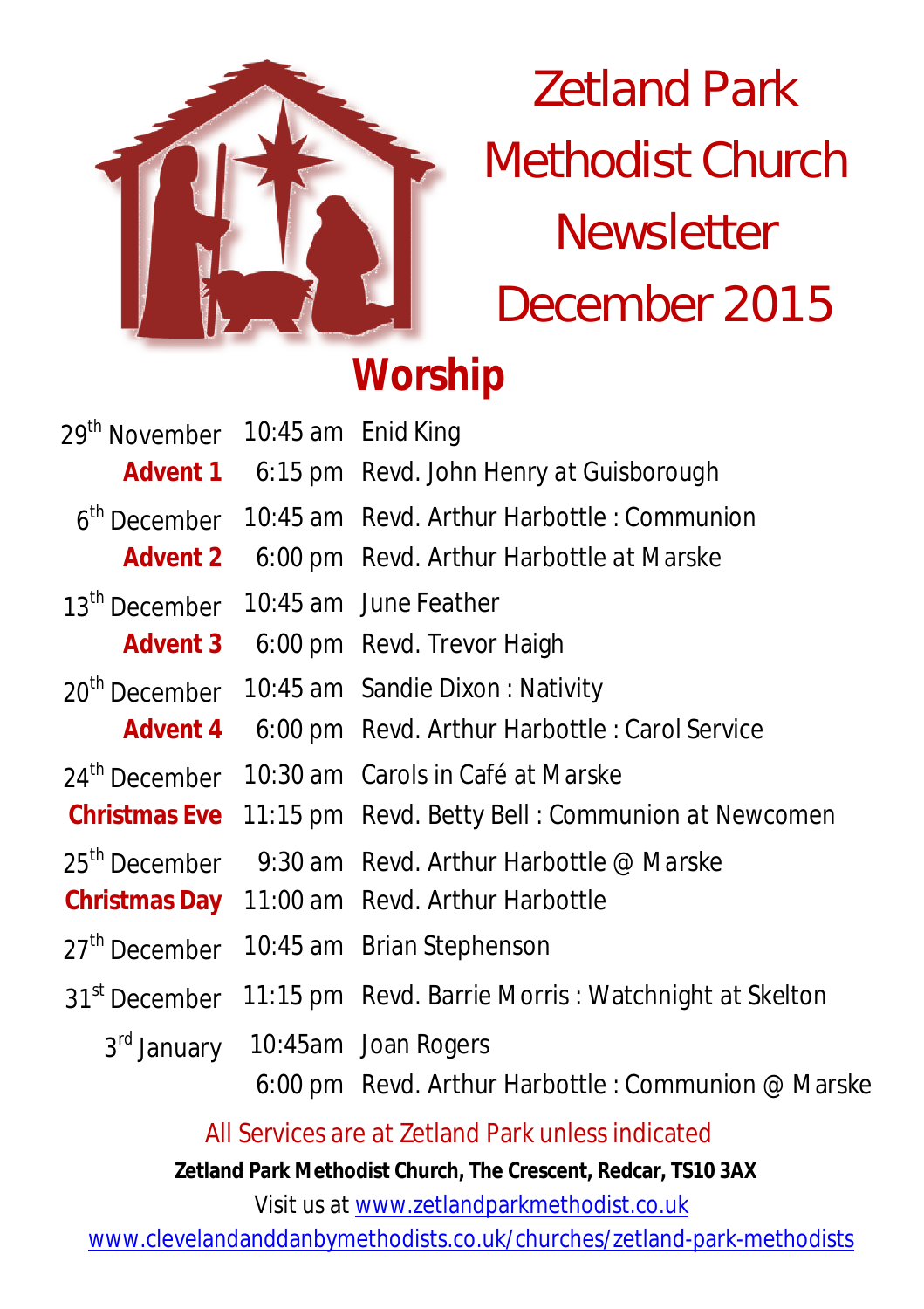As I start to write this I confess that I don't feel very Christmassy, nor very much at peace, nor very joyful, for I write in the immediate aftermath of the attacks in Paris. The shock at such a large number of innocent people being killed and injured makes many ask if there can ever be an end to hatred and violence in the world and asking what is the correct response to such atrocities. It is clear that in Paris, at least, such attacks are not so easy to "shake off" and for people to just to get on with life as before. Understandably, people are questioning when and were the next violent attack will come from - fear is clearly palpable.

It was into a similarly unsettled situation that a baby was born two thousand years ago - the baby who is the reason for Christmas! The violence and cruelty of the occupying Roman forces in Israel at the time was constantly repulsed by guerilla-style attacks of extremist groups wanting freedom for their own country. Yet it was into this 'boiling pot' of 2000 years ago that God sent His Son, Jesus,

into the world and the "Prince of Peace" was born! Far from avoiding humankind's suffering and violence, it was almost as though God choice that time so as to reinforce that even in the midst of violence and suffering He is still there. It is no mistake another of Jesus' titles, Emmanuel, means "God with us".

So, while we pray that the invisible work of our security and police forces will mange to keep us all safe, we need to be encouraged that Christmas is the season when we especially remember that God came to us in Jesus that first Christmas, and continues to be present in His world, and especially in places of suffering and difficulty. Now if that isn't a reason to celebrate Christmas, I am not sure what is. So please join us at any of our advertised Christmas events and learn something more about the loving, ever-present God who reached out to humankind 2000 years ago through a crying human baby so as to give us the real reason for hope, peace and joy - because God is always with us.

Arthur

| Minister: | Revd. W Arthur Harbottle            |  |  |
|-----------|-------------------------------------|--|--|
|           | 177 Redcar Lane, Redcar TS10 2EJ    |  |  |
| Tel:      | 01642 483927                        |  |  |
| Email:    | minister@zetlandparkmethodist.co.uk |  |  |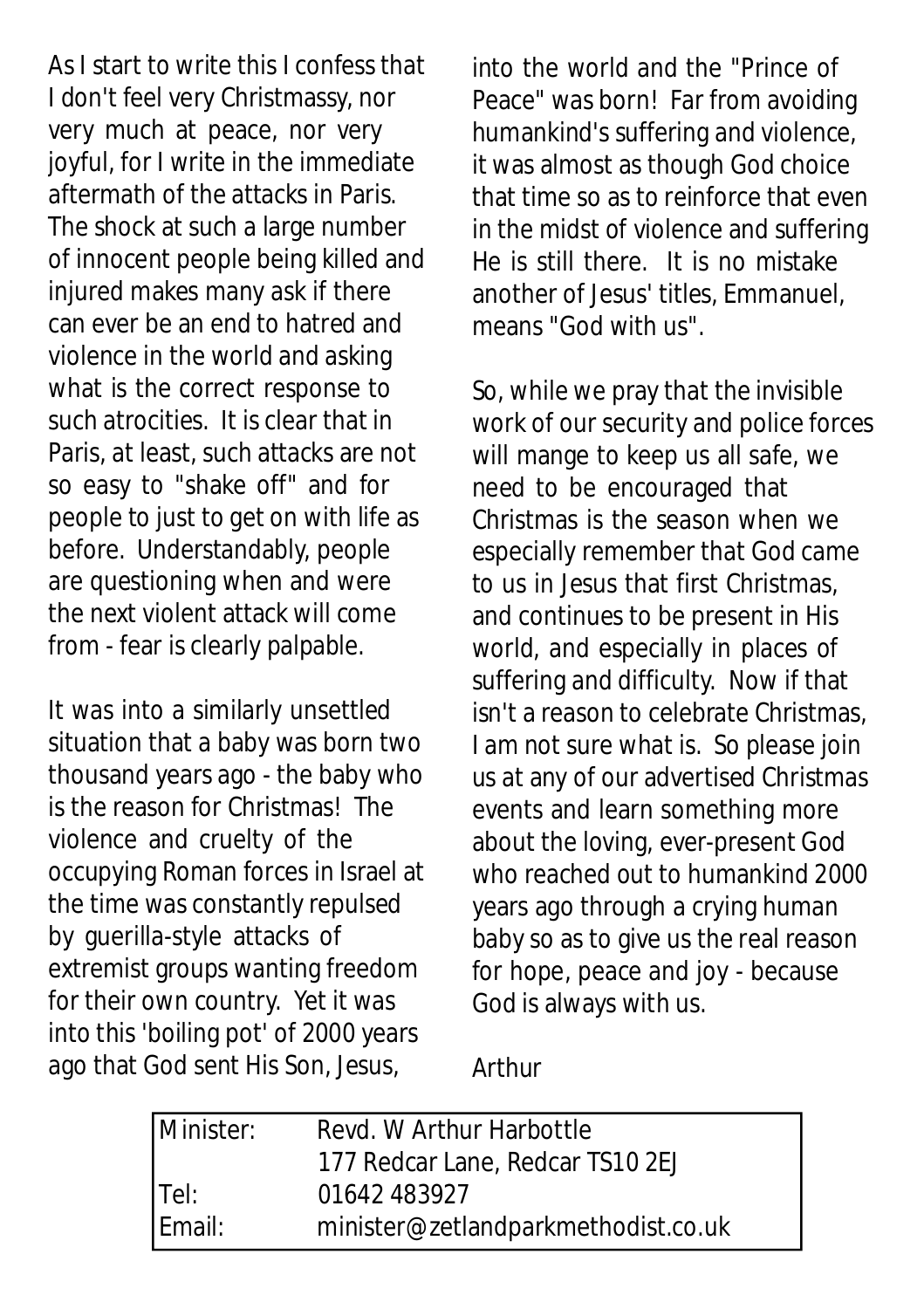The fundraising team express their grateful thanks to all who provided food and helped in any way for the Marske Fishermens Choir concert. We raised **£388** for Church funds.

### **Cleveland and Danby Circuit Advent Service**

Marske Methodist Church Friday 4th December 6pm Faith Team 7pm Advent Service with Revd John Henry



#### **Circuit Prayer Meeting**

Saturday 5<sup>th</sup> December 8:30-9:30am at Guisborogh

Saturday 9th January 8:30am-9:30am at Hinderwell

## **Power Praise**

at Marske Methodist Church

An hour of worship with mainly contemporary songs in a café style setting. Second Tuesday of each month.

> 7pm 12<sup>th</sup> December 16<sup>th</sup> January

#### **Leaders of Worship and Local Preachers Meeting**

Tuesday 5<sup>th</sup> January 7:30 pm at Zetland Park

**Regulars . . .**

**Community Lunch Club** Eats midday Tuesday

#### **Fellowship** Meets 7:30pm Wednesdays

**Thursday Group** Meets 7:30pm Alternate Thursdays

**Prayer and Meditation**  10:00am 18<sup>th</sup> December